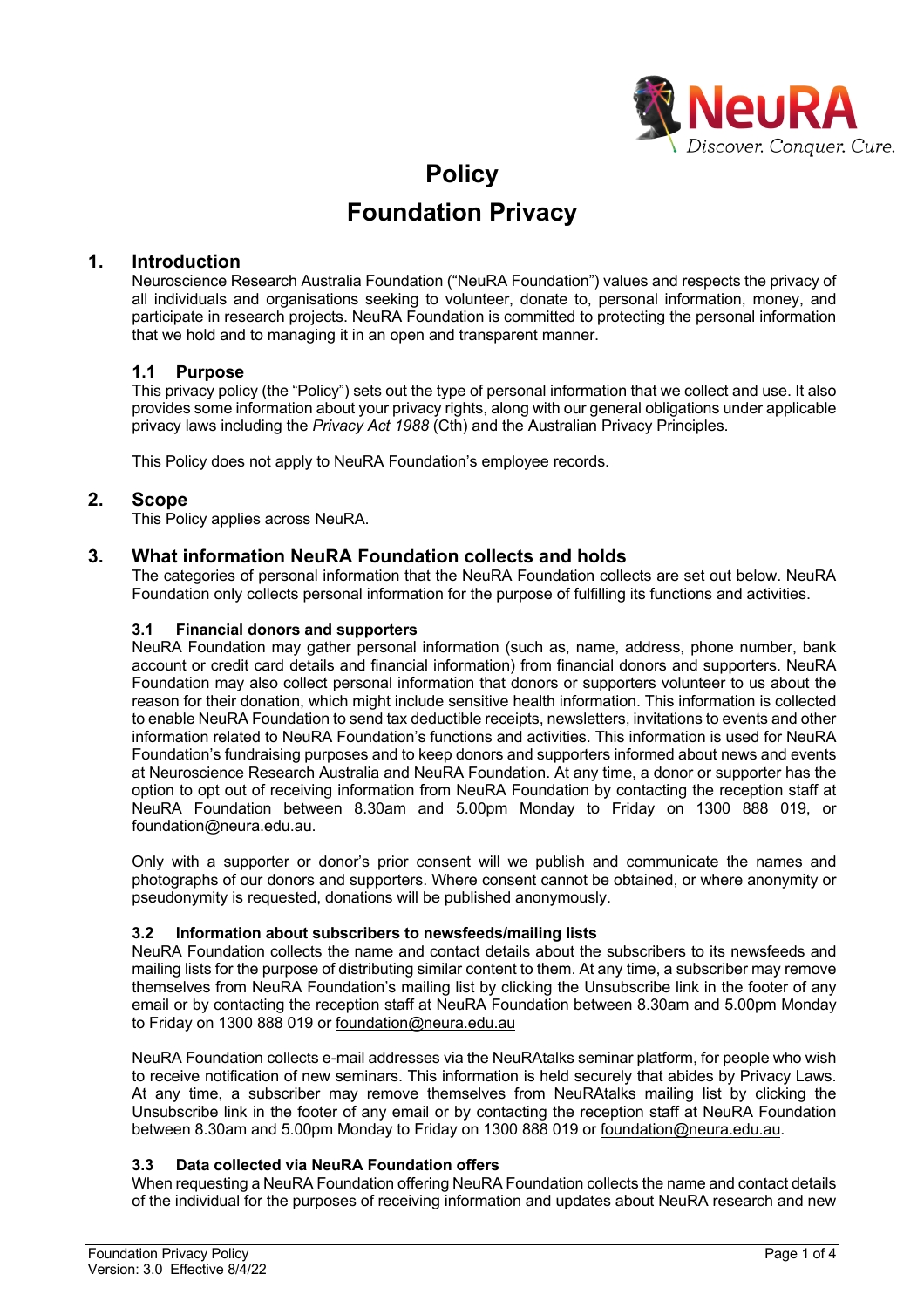discoveries. At any time a subscriber may remove themselves from NeuRA Foundation's mailing list by clicking the Unsubscribe link in the footer of any email or by contacting the reception staff at NeuRA Foundation between 8.30am and 5.00pm Monday to Friday on 1300 888 019 or foundation@neura.edu.au.

**4. The quality and accuracy of personal information that NeuRA Foundation holds** NeuRA Foundation ensures, to the extent reasonably required, that all personal information it holds about an individual is kept accurate, up to date and complete.

## **5. How NeuRA Foundation stores and keeps personal information secure**

NeuRA Foundation may store your personal information electronically or in hard copy form. All electronic data is stored on a secure network at NeuRA Foundation and/or in an encrypted CRM database (with PCI DSS compliance validated as a Level 1 Service Provider and Payment Gateway). All data is securely protected and only accessible by authorised personnel.

All hard copy donation forms are securely destroyed upon processing with the exception of forms where the donor has opted to become a regular giver. These donation forms have credit card details redacted, are scanned, and stored on NeuRA Foundation's secured network. The original donation form is destroyed. Only authorised NeuRA Foundation personnel have access to these records.

The NeuRA Foundation is PCI DCC compliant and ensures all personal information that it holds which is no longer required is securely destroyed. No financial details are held.

#### **6. Anonymity**

Wherever it is practicable, NeuRA Foundation allows individuals to deal with NeuRA Foundation anonymously or through use of a pseudonym in relation to a matter.

**7. When and to whom NeuRA Foundation may disclose your personal information** NeuRA Foundation may share your personal non-sensitive information with NeuRA and with third party agents and contractors to support our organisation and its charitable objects.

NeuRA Foundation may also share aggregate de-identified information with third parties. This information cannot identify you and is purely used for statistical purposes.

NeuRA Foundation may share your personal information with third party charities to facilitate fundraising by those charities. At any time, you have the option to opt out of NeuRA Foundation sharing personal information in this way by contacting the reception staff at NeuRA Foundation between 8.30am and 5.00pm Monday to Friday on 1300 888 019. Individuals who receive a collection notice that references this Privacy Policy are taken to consent to this use.

In all other instances NeuRA Foundation will not disclose your personal information to third parties unless it is required or authorised by law or NeuRA Foundation has your consent.

#### **8. Accessing and correcting your personal information**

At any time, you may request access and/or correction of the personal information that NeuRA Foundation holds about you. The purpose of the information retention may also be queried.

There is no fee charged for requesting access to your information. If you find that the personal information we hold about you is inaccurate, incomplete or out of date, please contact us immediately and will take reasonable steps to either correct this information or, if necessary, discuss alternative action with you.

Please note that access to all or part of your personal information may be refused under Privacy law. You can request access or correction of your information by contacting the reception staff at NeuRA Foundation between 8.30am and 5.00pm Monday to Friday on 1300 888 019 or foundation@neura.edu.au.

NeuRA Foundation will provide you with a photocopy and/or printout of information held within 14 business days.

# **9. Disclosure of personal information outside Australia**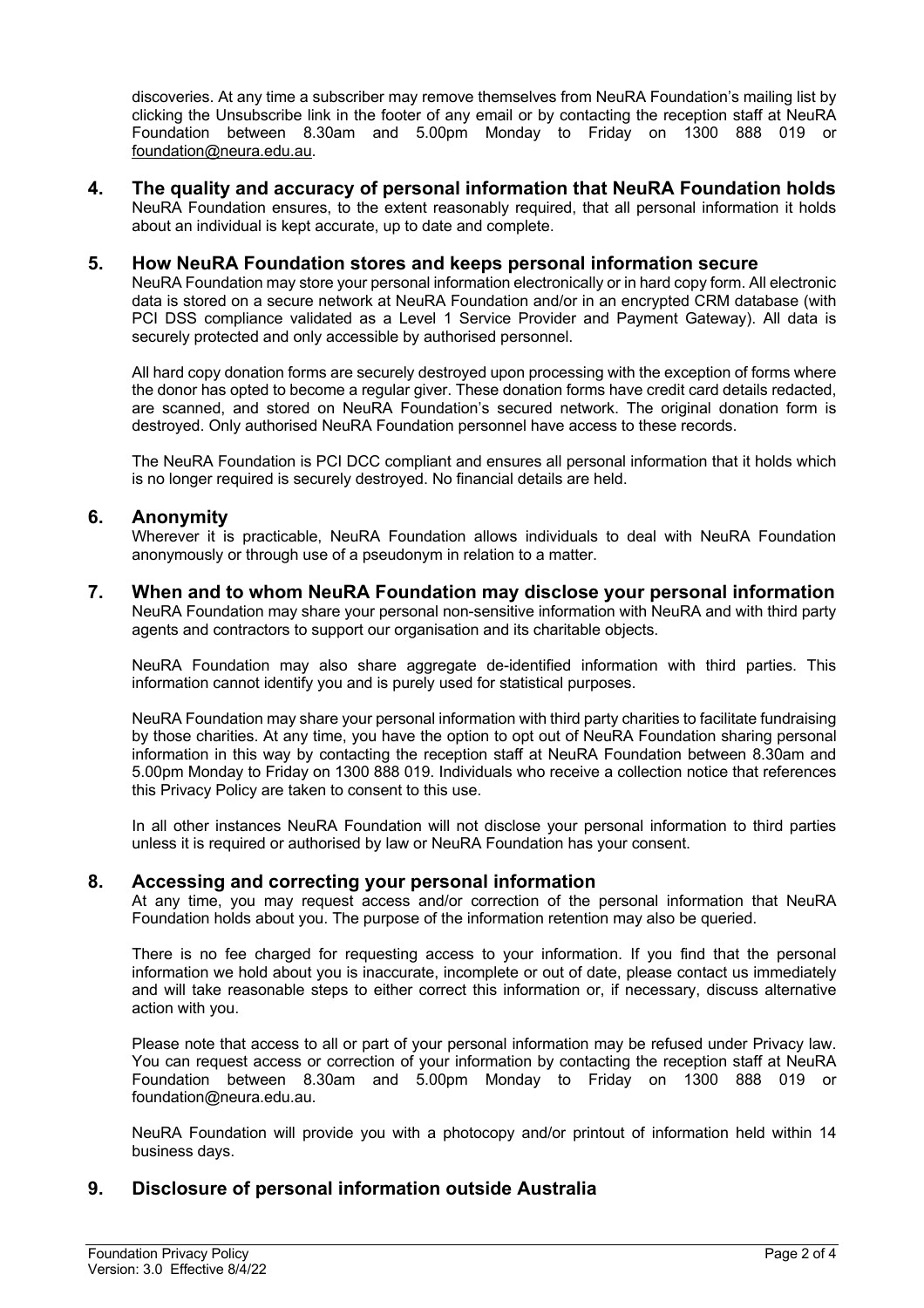NeuRA may disclose your personal information to any other individuals or organisations with your prior consent or where required or authorised by law. The parties to which we disclose personal information include our contractors who provide services, for example conducting surveys, facilitating information collection, event registration, fundraising, database management, printing, mailing, data storage, banking, payment processing, auditing, accounting, legal, business consulting, marketing, research, and technology services.

With your consent or otherwise in accordance with privacy laws (e.g. where you would reasonably expect it), NeuRA may allow other non-profit organisations to contact you with information that may be of interest to you. These organisations usually allow us to do the same and this way we can reach more people with vital information.

Again, if you do not wish to be part of this information sharing or receive communications from those organisations, please contact us as set out below. You will be given a simple means to opt-out of receiving such offers. However, if you do take advantage of any offer from a third-party organisation, they will then be able to send further offers to you directly.

Some of the third parties described above conduct all or part of their business overseas (e.g. in United States and United Kingdom) and so your personal information may be transferred overseas as a result.

# **10. Website Browsing and Email Correspondence**

Accessing pages on the main NeuRA Foundation website (https://foundation.neura.edu.au), or the NeuRAtalks website (https://talks.neura.edu.au) will result in the following information being logged:

- the time and date of access
- your internet protocol (IP) address
- the pages accessed and any items downloaded
- the type and version of the web browser you were using for access
- any search terms you used in local site-searches.

This information is held securely and is not used for identification purposes.

We make use of "cookies", "pixel tags" and similar technologies on NeuRA Foundation websites hosted at NeuRA or hosted elsewhere ("Websites"). The use of cookies on our Websites allows us to track usage patterns and to compile data in an aggregated and "non-user" specific form enabling us to improve our website for future visitors. If you elect to become an online community user of the NeuRA Foundation (for instance through signing up for our e-news or by creating an online fundraising page) cookies are used to remember you and to track your usage of our website. If you do not want information collected through the use of cookies you can use the cookie consent tools on our Websites to manage your cookie preferences.

The use of pixel tags on our Websites allows us to track traffic patterns on the Websites. They may also be used to determine the habits of our email recipients. For instance, if you sign up for our e-news, pixel tags may be used to determine whether those emails are viewed and what content in those emails is viewed. This information may be linked to your IP address.

The information obtained by us through the use of cookies, pixel tags and similar technologies may be used for marketing purposes in accordance with this Privacy Policy.

Any links on this website to a third-party site are provided for convenience only and a link to a third-party site is not an endorsement by NeuRA. NeuRA is not responsible for the content and privacy policies of other sites and recommends that you review each site's privacy policy.

The NeuRA Foundation and NeuRAtalks website may contain links to external websites. The NeuRA Foundation is not responsible for the content or privacy policies that govern these websites.

## **11. Complaints**

If you have any complaints about the way we have handled your personal information, please send your complaint in writing to:

Privacy Officer Administration and Compliance Manager Neuroscience Research Australia